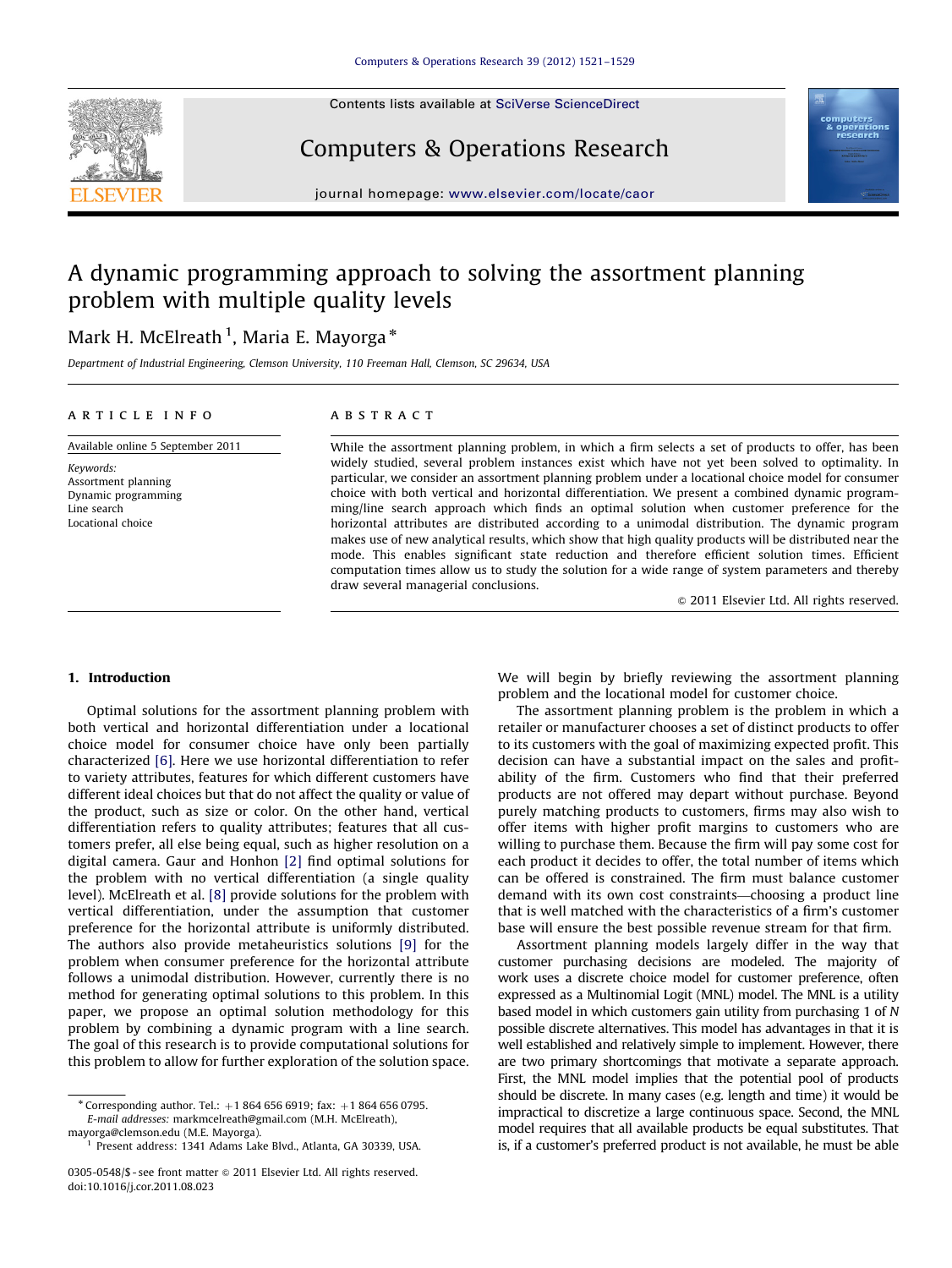to substitute for any other available product. This requirement is often illustrated through the use of the ''red bus/blue bus'' example (see Kök et al.  $[3]$ ).

An alternative customer choice model is the locational choice model, first proposed by Lancaster [\[5\].](#page--1-0) In the locational choice model, customer preference is a continuous random variable distributed over some horizonal axis. An assortment consists of products which each have some location on this axis representing the preference attribute of that product. Customers receive utility from purchasing an item based on the price of the item and the distance between the product's attribute and that customer's preference. Utility declines linearly over this distance creating a maximum distance that a customer can be from a product and still receive positive utility. Because of this, substitution is controlled between products—a customer will only substitute a product which is located in the vicinity of his preference.

While this model is more appropriate in many cases, it introduces new computational challenges. In the assortment planning problem under discrete choice, a set of discrete products and associated probabilities are known and given. In the locational choice model, we must choose products from an infinite and continuous set. Further, the probability of an item being chosen is no longer independent, it depends on the locations of the other products in the assortment (two products located too close to one another can cannibalize each other's sales). This is further exemplified when we introduce vertical differentiation between products. With vertical differentiation, we allow the retailer to choose between multiple quality levels of products where higher quality products can provide higher profits for the retailer. Under discrete choice, this difference is insignificant—quality differences are implicity accounted for when defining the product set. In the locational choice model we must choose a quality level when locating a product, as each product is now defined by a location on the axis as well as a quality level. This results in a combinatorial problem which is inherently linked to our continuous location problem. For a more detailed review of the assortment planning problem see Kök et al. [\[3\]](#page--1-0) or McElreath [\[7\].](#page--1-0)

In this paper, we consider the assortment planning problem under locational choice allowing for horizontal and vertical differentiation using a unimodal distribution of customer preference. Presently, the optimal solutions for this problem are unknown. McElreath et al. [\[9\]](#page--1-0) provide metaheuristic solutions to this problem but lack a tight upper bound to evaluate the quality of the solutions produced. We propose a combined dynamic programming/line search approach which leverages the relationship between the assortment planning problem and the knapsack problem. Using this approach, we provide optimal solutions to the assortment planning problem with locational choice and use the results to explore properties of the solutions. We will begin by formalizing the model, then describe the solution methodology and discuss the effects of parameters on the resulting assortment.

### 2. Model description

A firm operating in a make-to-order environment carries products that have both horizontal and vertical attributes. The firm wishes to select an assortment, a subset of products to offer, which maximizes profit. Customer preference for the horizontal attribute is distributed according to a unimodal distribution  $F(z)$ ,  $z \in \mathcal{B} \subset \mathcal{R}$ . For the vertical attribute there are two quality levels of products available: low  $(L)$  and high  $(H)$ . The firm will choose  $n$  (the number of distinct products she will offer) and, for each product j,  $(b_i, y_i)$ where  $b_i$  is the location of the product on the horizontal attribute space and  $y_i$  is the quality level,  $j=1,...,n$ . Formally

 $b_i \in \mathfrak{R}$  and  $y_i \in \{L, H\}.$ 

Let  $p_i$  be the selling price of a product which depends on the quality level,  $p_i \in \{p_L, p_H\}$ . The firm pays a unit cost, c, for each item sold and a fixed cost, K for each distinct product in the assortment. The intensity of demand is given by  $\lambda$ .

A customer who arrives at location z (representing his preference) and purchases a product at location  $b_j$  with quality  $y_j$  will receive utility given by

$$
U(z, b_j, y_j) = u(y_j) - p_j - t |b_j - z|,
$$

where

 $u(L) = v$  and  $u(H) = v + q$ .

We interpret  $\nu$  as the value obtained from purchasing a product and q represents the additional value from a high quality product; t is a travel cost for purchasing a product away from a customer's preference.

Each product has a coverage distance,  $l_j \in \{l_L, l_H\}$ , representing the maximum distance a customer's preference can be from a product's location and the customer can still receive positive utility. The coverage distance is given by

$$
l_j=\frac{u(y_j)-p_j}{t}.
$$

Each customer will choose the product which offers him the highest utility among all products offered in the assortment. The first choice interval,  $[b_j^-, b_j^+]$  is an interval containing the locations of all customers who will choose product  $j$  as their first choice. In the optimal solution these intervals do not overlap, as shown by Mayorga [\[6\].](#page--1-0) Therefore, the first choice interval is given as

$$
[b_j^-, b_j^+] = [b_j - l_j, b_j + l_j]. \tag{1}
$$

We can then find the probability a random customer chooses product  $j, d_i$  as

$$
d_j = F(b_j^+) - F(b_j^-). \tag{2}
$$

The profit for a single product,  $\Pi_i$  is given by

$$
\Pi_j(d_j) = (p_j - c)\lambda d_j - K. \tag{3}
$$

The profit for the assortment is then given by the sum of the profits for all products:

$$
\Pi = \sum_{j=1}^{n} \Pi_j.
$$

In addition to the non-overlapping property, Mayorga [\[6\]](#page--1-0) has shown that in the optimal solution coverage will be continuous. That is,  $b_k^+ = b_{k+1}^- \forall k \in [1, n-1]$ . As such, finding an optimal solutions requires two components, the starting position of the first product and the sequence of quality levels in the assortment. From this the remaining product locations are given by

$$
b_j = b_1^- l_{y_j} + \sum_{i=1}^{j-1} 2l_{y_i}, \quad j = 1, ..., n.
$$
 (4)

While Mayorga [\[6\]](#page--1-0) is able to characterize the optimal assortment under some conditions, in general the optimal solution to the problem remains unknown.

Therefore the optimization problem can be written as

$$
\max_{(b_1,\mathbf{y})} \sum_{j=1}^n \Pi_j(d_j)
$$
  
s.t. (1),(2),(3),(4).

Our solution approach consists of two combined components: a dynamic program to find an optimal sequence of products given the location of the first product  $(\mathbf{y}^*(b_1))$ , and a line search to find the optimal location of the first product in the assortment,  $b_1^*$ . We will first describe each component in general terms and then